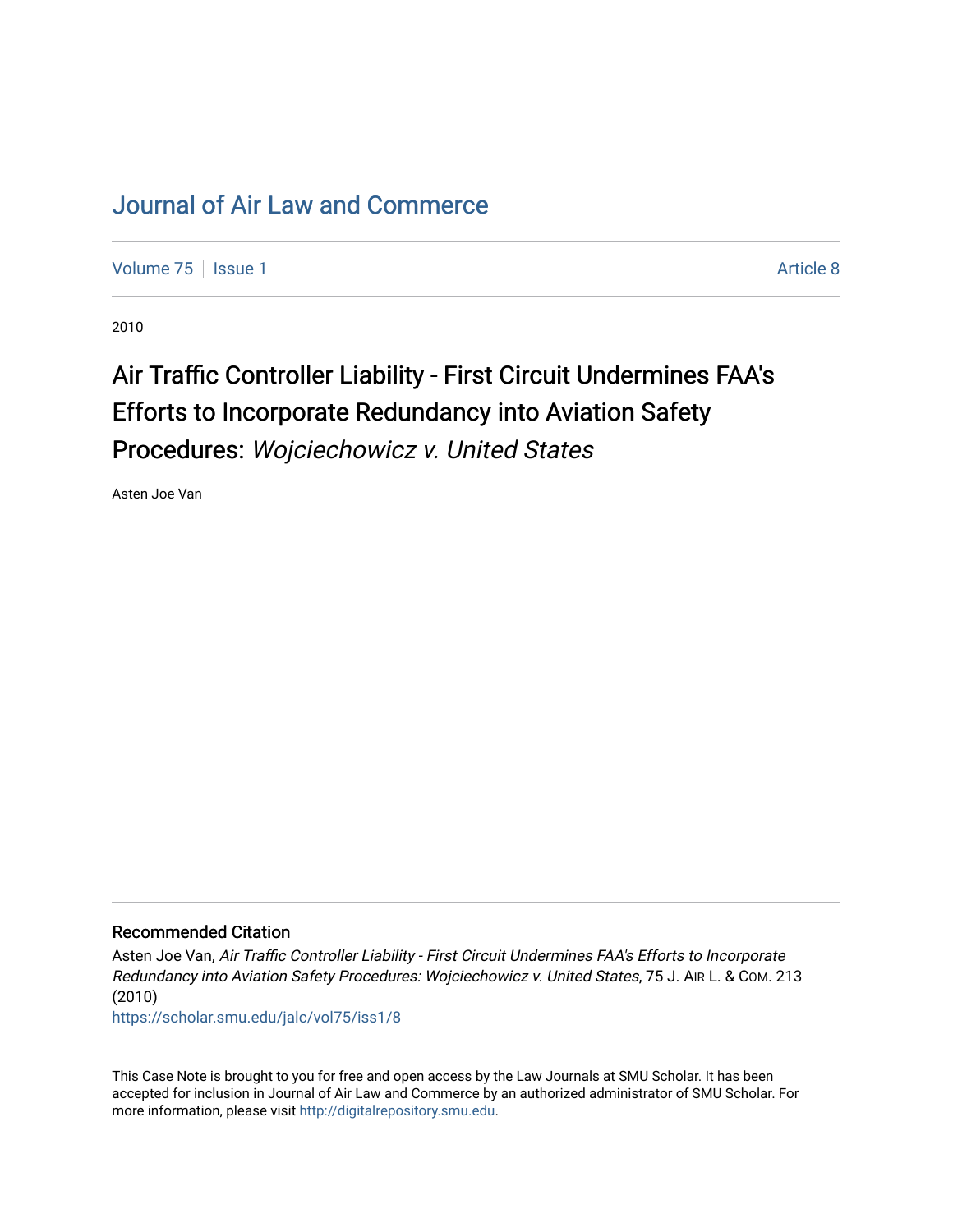## AIR **TRAFFIC CONTROLLER LIABILITY-FIRST CIRCUIT UNDERMINES FAA'S EFFORTS TO INCORPORATE REDUNDANCY INTO AVIATION SAFETY PROCEDURES:** *WOJCIECHOWICZ V. UNITED STATES*

**JOE VAN ASTEN\***

**IN** *WOJCIECHOWICZ v. United States,* the First Circuit held that **an** air traffic controller owed no duty to a pilot involved in a tragic plane crash that killed the pilot and four of his passengers; and, ultimately, concluded that the pilot was solely at fault.' In so holding, the First Circuit seemingly ignored Federal Aviation Administration **(FAA)** regulations and undermined the FAA's goals of enhancing aviation safety through redundant or concurrent responsibilities between a pilot and an air traffic controller. The **FAA** deliberately created redundant operations procedures between pilots and air traffic controllers that "intentionally overlap **...** to compensate .. **.**for failures that may affect safety."<sup>2</sup> The First Circuit's holding in this case potentially weakens aviation safety and accident prevention procedures **by** not recognizing the air traffic controller's concurrent duty to make a reasonable effort to prevent such accidents. Instead, the more prudent holding would have been to remand the case to the district court to apportion liability between the pilot and the air traffic controller, thereby upholding the FAA's efforts to incorporate redundant safety procedures.

At roughly 2:00 p.m. on January **5, 2005,** a Cessna Conquest airplane took off from Culebra Island in Puerto Rico heading for San Juan International Airport, near the **El** Yunque mountain peak.' The pilot of the plane, Alexander Wojciechowicz, chose to **fly** that day under Visual Flight Rules (VFR), as op-

**<sup>\*</sup> J.D.** Candidate **2011,** Southern Methodist University Dedman School of Law; B.S. Communications 2004, magna cum laude, Florida State University. To Kristen: thank you for your unwavering love and support.

**<sup>1</sup> 582 F.3d 57, 61** (1st Cir. **2009).**

<sup>2</sup>**FAA, U.S.** Dep't of Transp., Aeronautical Info. Manual **§ 5-5-1(e) (2008).**

*<sup>3</sup> Wojciechowicz,* **582 F.3d** at **61-62.**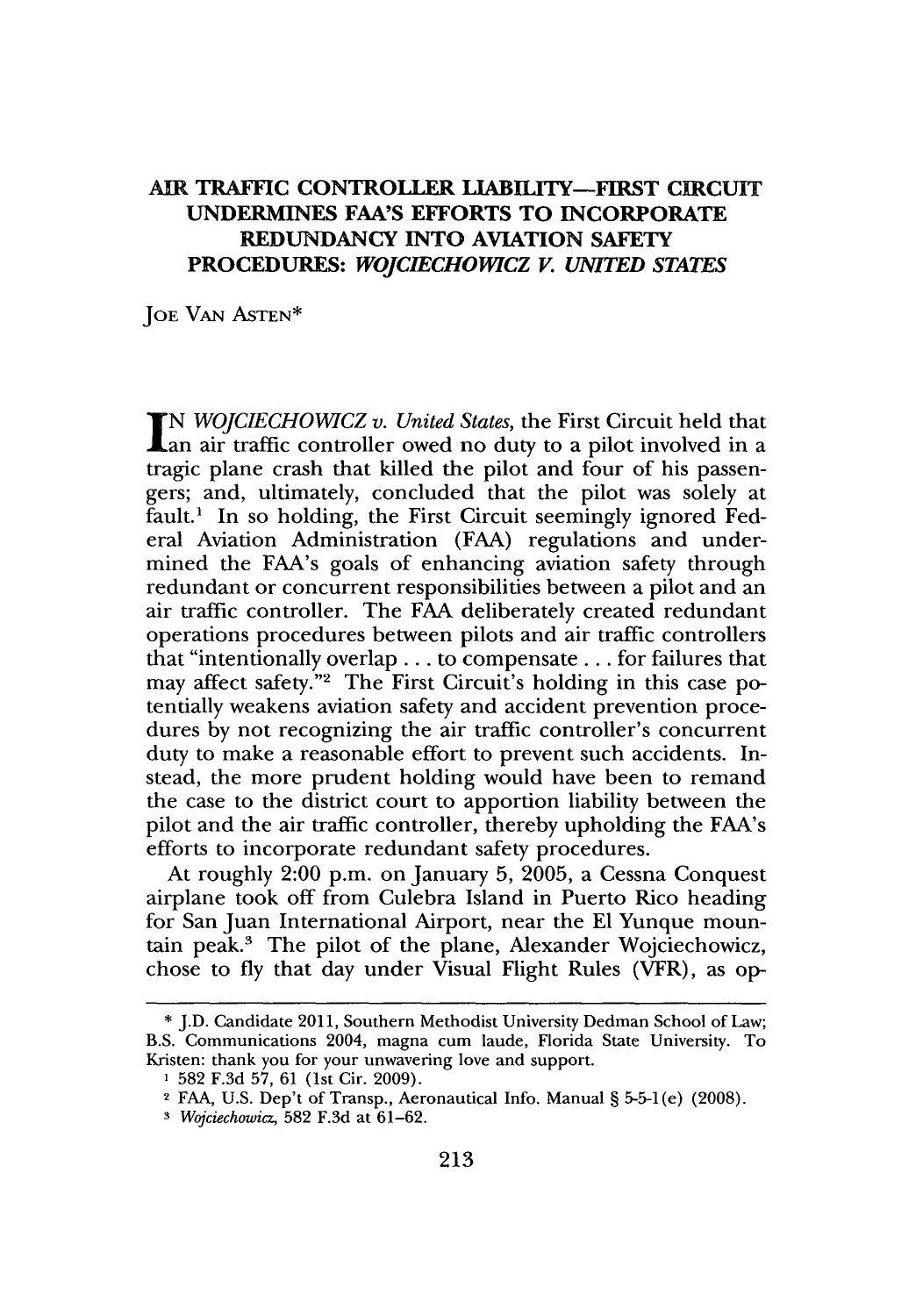posed to Instrument Flight Rules (IFR), which meant he would navigate simply **by** observing his surroundings rather than relying on his instruments.' Among other proscriptions, VFR prohibits a pilot from flying into clouds or areas of reduced visibility, yet Wojciechowicz did exactly that shortly before the crash.5

About eighteen minutes after Wojciechowicz and his passengers left Culebra Island, he contacted the San Juan airport to request to land.6 At **2:18:30** p.m. Marcos Santiago, the air traffic controller at the San Juan Airport, asked Wojciechowicz to "squawk" into the airplane's transponder so that Santiago could identify him on his radar screen.<sup>7</sup> Wojciechowicz complied and at 2:19:54 p.m. Santiago, now able to see the plane on his radar screen, provided Wojciechowicz with approach instructions so that he could land at the airport.<sup>8</sup> Santiago's radar scope displayed the plane's altitude above sea level and the prominent obstructions, including **El** Yunque, but it did not display the elevation of the terrain or the plane's altitude above the ground.<sup>9</sup> At **2:21:18** p.m., shortly before the accident, the plane disappeared from the radar screen.<sup>10</sup> At that point, the plane was  $4.7$ miles away from the peak of **El** Yunque, **1600** feet above sea level, and traveling at roughly 3 miles per minute.<sup>11</sup> After the plane lost radar contact, the radar scope entered into "coast" mode, where the scope estimates the planes current position.<sup>12</sup> At 2:21:42 p.m., the radar stopped displaying the "coast" data, and the plane never returned to the radar screen.<sup>13</sup> Santiago did not attempt to initiate radio contact again until practically the time of impact.<sup>14</sup> The plane crashed into the side of the mountain at approximately **2:23** p.m., 1.43 miles from the peak of **El** Yunque at **1,561** feet above sea level **(El** Yunque is **3,637** feet tall at its peak). $15$ 

4 *Id.* **5** *Id.* at **62. <sup>6</sup>***Id.* **7** *Id.* **8** *Id.* **<sup>9</sup>***Id.* at **63. 10** *Id.* **11** *Id.* at **62. <sup>12</sup>***Id.* at **63. <sup>13</sup>***Id.* **<sup>14</sup>***Id.* at *77* (Lipez, **J.,** dissenting). **<sup>15</sup>***Id.* at **63.**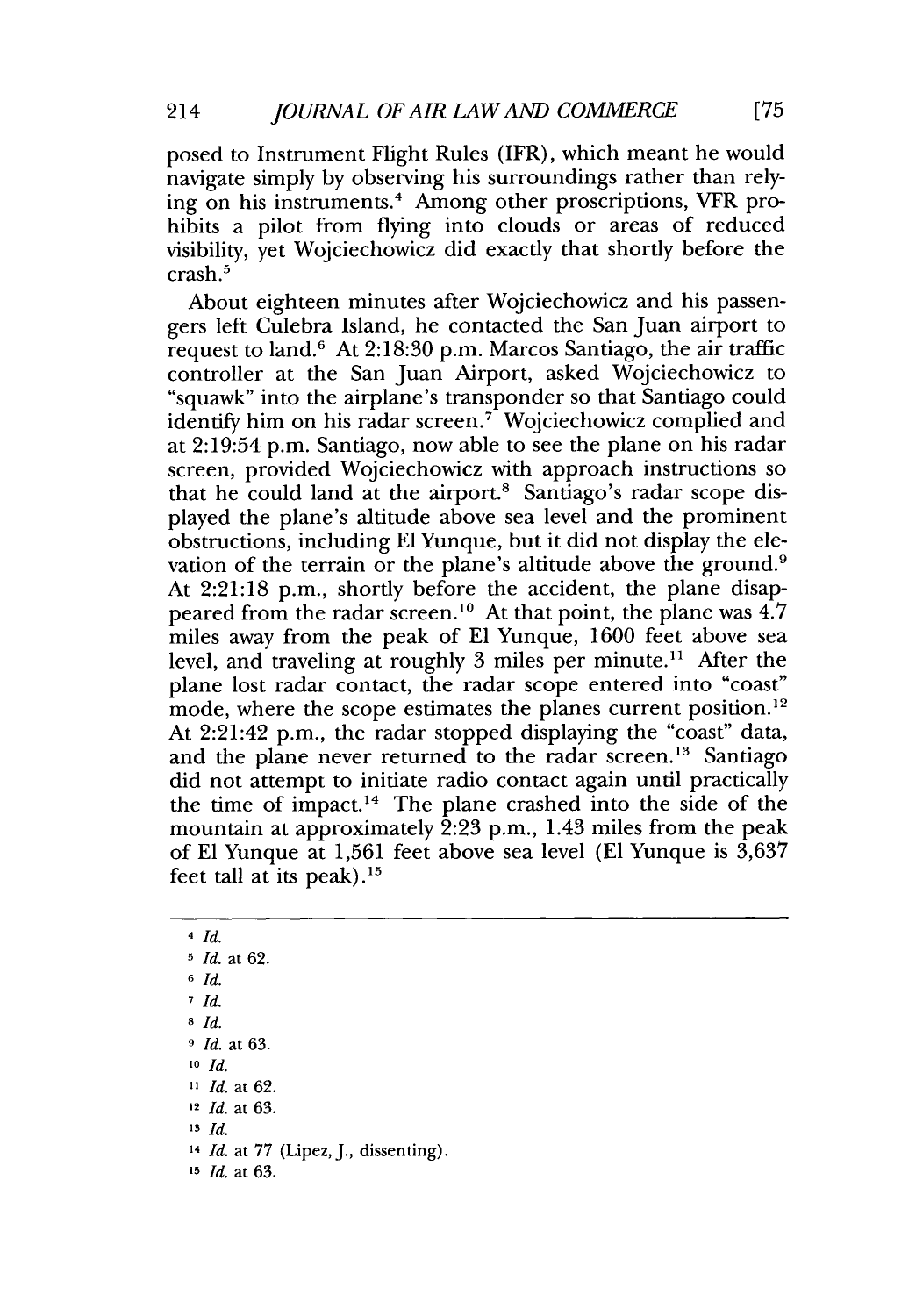Wojciechowicz's surviving relatives, the registered owner of the airplane, and the airplane's insurer sued the United States under the Federal Tort Claims Act alleging that Santiago acted negligently and was partially at fault for the accident.<sup>16</sup> Plaintiffs conceded that Wojciechowicz acted negligently since he flew into the cloud before the crash, but they claimed that Santiago failed to separate the plane from the **El** Yunque peak as required **by** P **5-5-9** of the Air Traffic Controllers Manual **(ATCM)."** After a bench trial, the district court entered judgment in favor of the United States, holding that the provisions of the **ATCM** did not apply in this situation; therefore, Santiago had not violated any duty.<sup>18</sup> The district court also held that Wojciechowicz's negligence was the sole cause of the accident.<sup>19</sup> The First Circuit, in a split decision, affirmed the judgment.<sup>20</sup>

The First Circuit had to decide: **1)** whether P **5-5-9** of the **ATCM** applied to this situation, so as to impose a duty on an air traffic controller (either in the context of negligence per se or ordinary negligence); if so, 2) the scope of that duty; and **3)** whether a breach of that duty occurred.<sup>21</sup> First, the majority held that the provisions of the **ATCM** did not have the full force and effect of law as does a regulation; and therefore, that any violation of the ATCM would not constitute negligence per  $se^{22}$ Second, even assuming that the **ATCM** did have the effect of a regulation, the majority maintained that no violation of P **5-5-9** occurred because the scope of P **5-5-9** did not extend to planes that had dropped off the radar as Wojciechowicz's plane had. Finally, the majority held that since any duty Santiago had ended when the plane dropped off radar, he acted reasonably and could not have foreseen that Wojciechowicz would act negligently.24

The majority rejected the idea that operations manuals published **by** the **FAA,** such as the **ATCM** or the Aeronautical Information Manual (AIM), had the same effect as an **FAA** regulation.<sup>25</sup> Instead, the court considered the manuals to be

*Id.* at **61.** *Id.* at **63-64.** *Id.* at **65.** *Id.* at **66.** *Id.* at **60-61.** *Id.* at **68. <sup>22</sup>***Id. Id.* at **69.** *Id.* at **70.** *Id.* at **68.**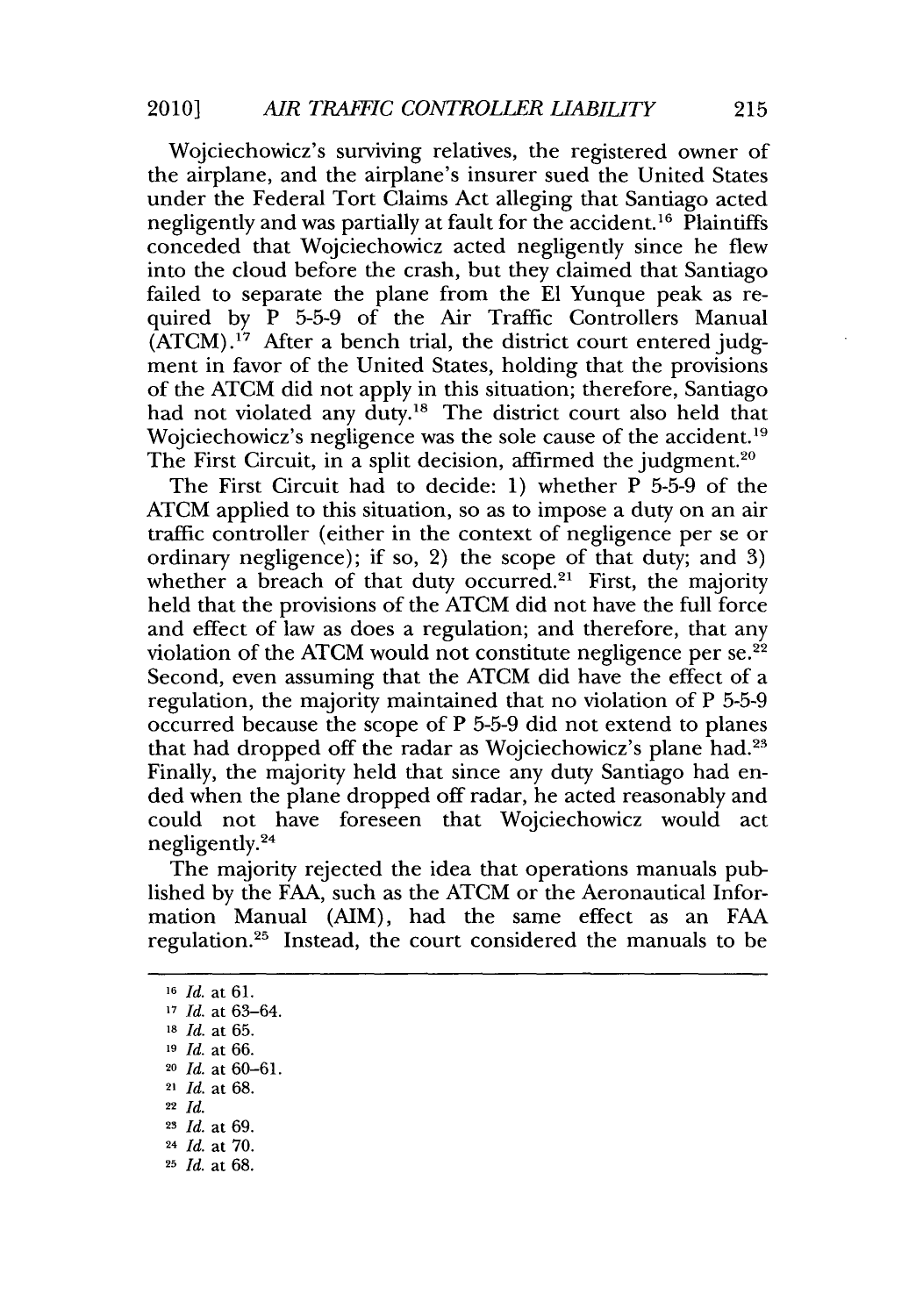"merely an indication of the standard of care."<sup>26</sup> Furthermore, as an apparently better indication of the standard of care than P **5-5-9** of the **ATCM,** the court looked to the AIM, which provides in P **5-5-8** that the pilot "'is responsible to see and avoid other traffic, terrain, or obstacles.' **"27** Therefore, the court concluded that a violation of P **5-5-9** of the **ATCM** cannot constitute negligence per se but can only be persuasive as to the standard of  $care.<sup>28</sup>$  However, according to the court, the more persuasive indication of the standard of care in this situation was P **5-5-8** of the AIM, which places the responsibility of avoiding terrain and obstructions on the pilot.29

The majority next maintained that even if P **5-5-9** of the **ATCM** defined the relevant duty in this situation, the scope of that duty did not extend to an airplane that had lost radar contact; therefore, Santiago could not have violated a duty.<sup>30</sup> According to P **5-5-9,** which is titled "Separation from Obstructions," an air traffic controller must "'separate aircraft from prominent obstructions depicted on the radar scope **. .. by** . . . 3 miles.'"<sup>31</sup> When Wojciechowicz's plane dropped off radar, it was located 4.7 miles from the peak of **El** Yunque and was not within the 3-mile buffer.<sup>32</sup> Because an air traffic controller could not know the course or altitude of a plane flying under VFR once radar contact ceases, and because pilots could change course or altitude at anytime (as opposed to IFR, where a specific flight plan is followed), Santiago could not have known for certain if the plane came within **3** miles of **El** Yunque.3 3 Therefore, the court concluded that Santiago reasonably assumed that Wojciechowicz was complying with his duties to avoid terrain and stay out of cloud cover, and accordingly did not violate P **5-** 5-9.<sup>34</sup>

Finally, even if Santiago breached a duty under P **5-5-9,** the majority held that there was no proximate cause between the

<sup>26</sup>*Id.* at 64 (citing Fed. Express Corp. v. Rhode Island, 664 **F.2d 830, 835** (1st Cir. **1981)).**

**<sup>27</sup>***Id.* (quoting **FAA,** *supra* note 2, *§* 5-5-8(a)).

**<sup>28</sup>***Id.* at **67** (citing *In re* **N-500L** Cases, **691 F.2d 15, 28** (1st Cir. **1982);** *Fed. Express Corp.,* 664 **F.2d** at **835).**

**<sup>29</sup>***Id.* (citing *In re N-500L Cases,* **691 F.2d** at **31;** *Fed. Express Corp.,* 664 **F.2d** at **836-37).**

**<sup>30</sup>***Id.* at **69.**

*<sup>3</sup>i Id.* at 64 (citing **FAA,** *supra* note 2, *§* 5-5-9).

**<sup>32</sup>***Id.* at **63.**

**<sup>3</sup>***Id.* at **69.**

*<sup>-</sup> Id.*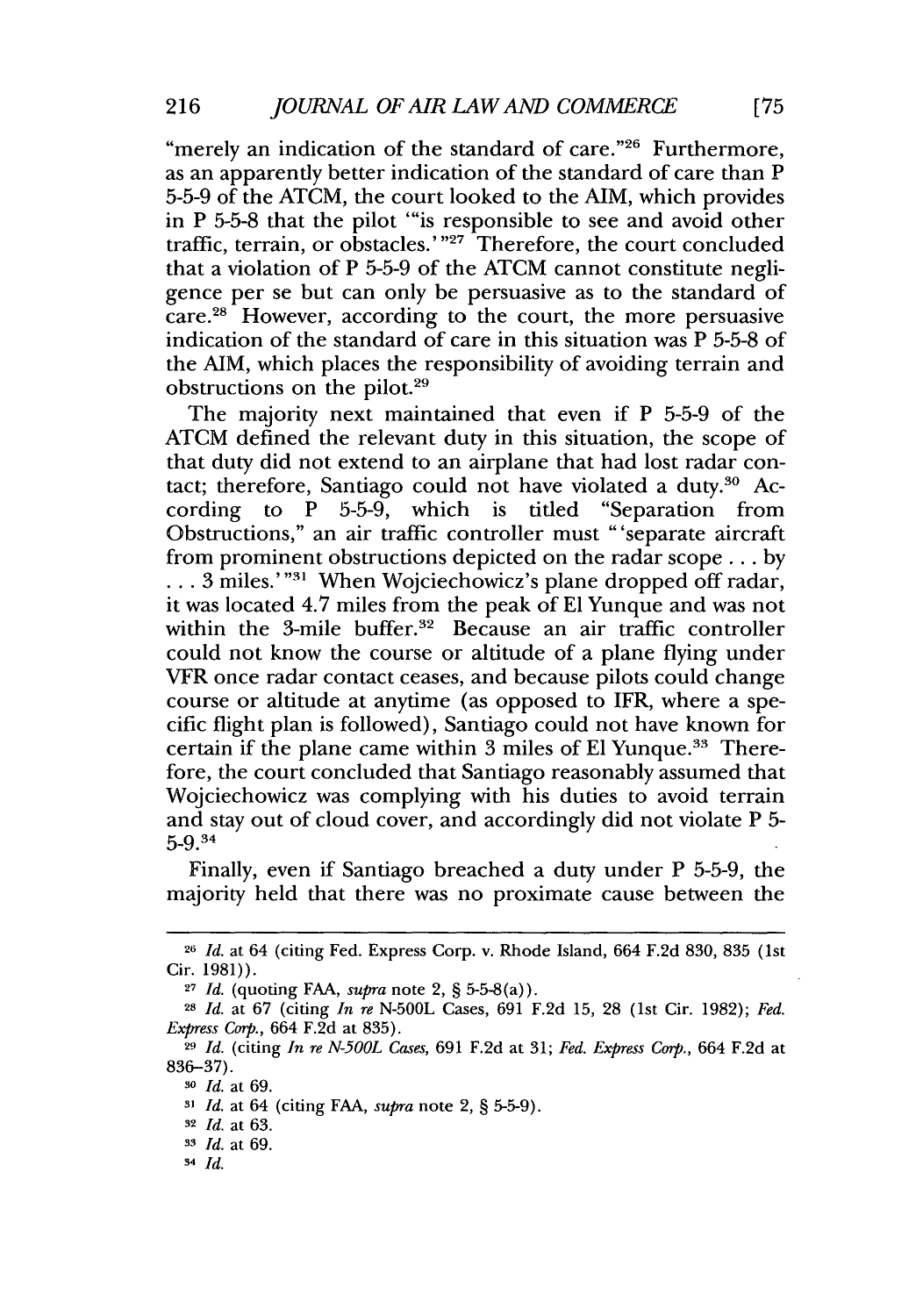breach and the accident; more specifically, that the accident was not foreseeable to Santiago.<sup>35</sup> The majority held that Wojciechowicz's decision to **fly** into a cloud at low altitude and high speed over mountainous terrain was the sole cause of the accident.<sup>36</sup> Furthermore, Santiago could not have reasonably foreseen that Wojciechowicz would act in such a negligent way.37 Ultimately, however, the majority affirmed the district court's decision finding that Santiago never owed a duty to Wojciechowicz or his passengers in the first place, assigning the liability solely to Wojciechowicz without apportioning any liability to Santiago or the government.38

The First Circuit majority misperceives both First Circuit precedent and **FAA** regulation to craft an opinion that sets a precedent concerning an air traffic controller's duty of care that undermines the important concept of redundancy in aviation safety. The majority's first conclusion that P **5-5-9** of the **ATCM** does not have the full force and effect of law—and ultimately, that Santiago owed no duty in this situation-seemingly ignores clearly stated **FAA** regulation to the contrary.39 Federal Aviation Regulation 14 C.F.R. **§ 65.45(a)** plainly states that "'[a]n air traffic control tower operator shall perform his duties in accordance with **.** . **.** the procedures and practices prescribed in air traffic control manuals of the FAA.<sup>7</sup><sup>40</sup> Thus, the regulations themselves essentially incorporate the manuals, giving them the force and effect of law. The majority goes on to apply *Federal* Express much too broadly in stating that the case stands for the proposition that these manuals do not have the force and effect of law. Instead, *Federal Express* merely stated that courts should not construe every minor deviation from the manual as constituting negligence and should instead focus on "substantial and unjustified failure [s] to follow procedures made mandatory **by** the Manual.'" $42$  Even if the manuals were considered only as a persuasive indication of the standard of care-as the majority contends-the majority incorrectly implies that P **5-5-8** of the

<sup>41</sup>*Id.*

**<sup>3</sup>** *Id.*

**<sup>36</sup>***Id.* at 70.

**<sup>3</sup>** *Id.*

**<sup>38</sup>***Id.* at **61.**

**<sup>3</sup>** *Id.* at **72-73** (Lipez, **J.,** dissenting).

<sup>40</sup>*Id.* at **73** (quoting 14 C.F.R. *§* 65.45(a) **(2009)).**

<sup>42</sup>*Id.* at **73** n.20 (quoting Fed. Express Corp. v. Rhode Island, 664 **F.2d 830, 835** (1st Cir. **1981)).**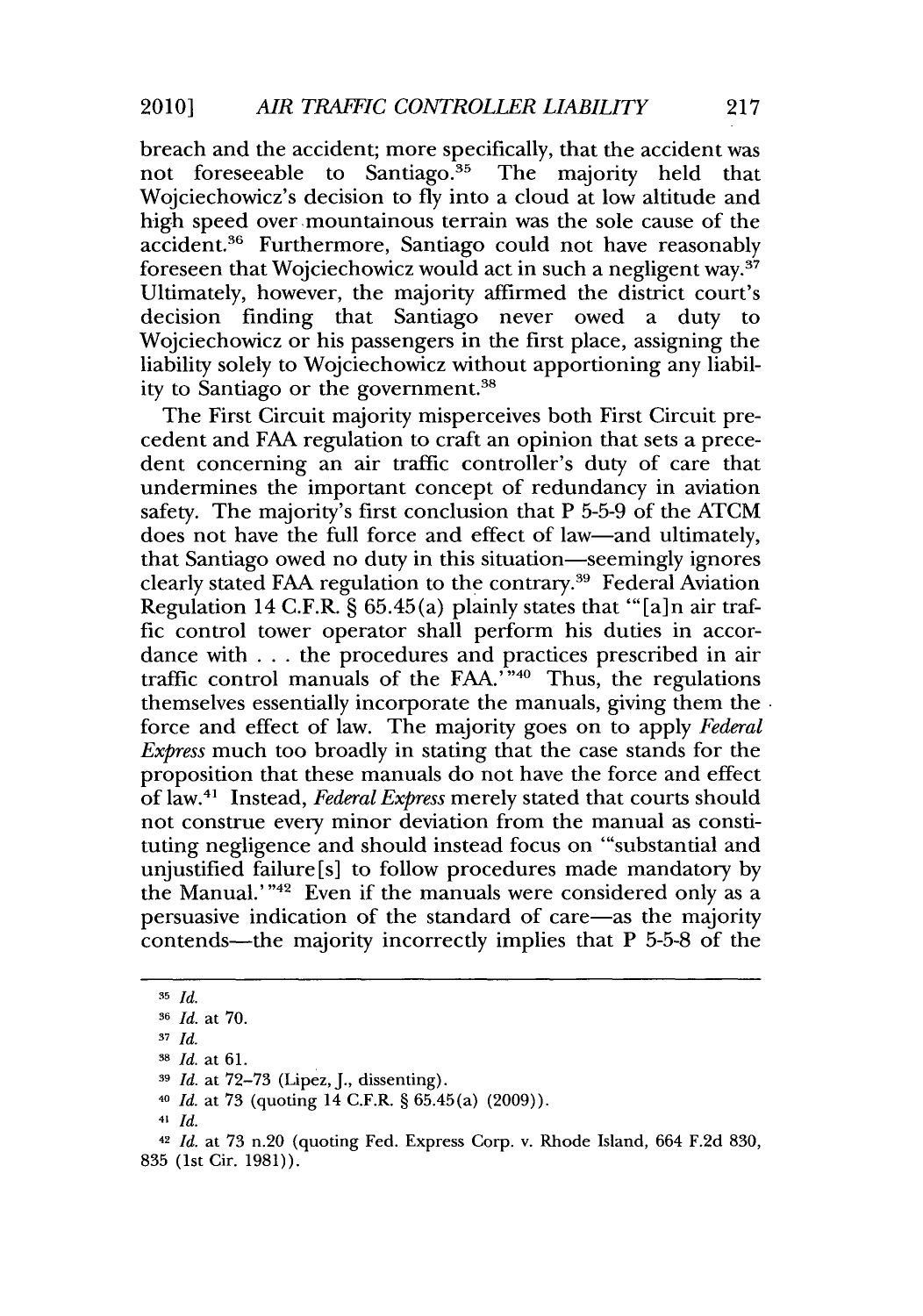AIM, which states that pilots are responsible to avoid terrain or obstacles, somehow supplants or relieves the air traffic controllers of their duty to maintain separation between the airplane and obstacles when a pilot is flying under VFR.<sup>43</sup> The dissent correctly points out that "controllers and pilots have a concurrent duty to maintain safety."<sup>44</sup> In fact,  $\overline{P}$  5-5-1(e) of the AIM clearly stresses the importance of this concurrent duty: "The responsibilities of the pilot and controller intentionally overlap in many areas providing a degree of redundancy. Should one or the other fail in any manner, this overlapping responsibility is expected to compensate, in many cases, for failures that may affect safety."45

Furthermore, nothing in the language of P **5-5-9** of the **ATCM** excludes VFR flights from a controller's duty to maintain separation.<sup>46</sup> It seems apparent that Santiago had a duty to give a reasonable effort to maintain separation between Wojciechowicz and **El** Yunque.

The majority still argues, however, that if such a concurrent duty existed, the scope of Santiago's duty did not extend to a plane that lost radar contact; therefore, Santiago acted reasonably in making no effort to maintain separation.<sup>47</sup> However, nothing in the language of P **5-5-9** limits the duty to airplanes that maintain constant radar contact.<sup>48</sup> Of course, the circumstances of Wojciechowicz flying that day under VFR and his plane losing radar contact changes what kind of effort would be considered reasonable given those limitations, but those limitations certainly do not allow for zero effort on the part of Santiago to maintain separation. Instead, Santiago reasonably could have advised Wojciechowicz that, according to the last data available to Santiago, Wojciechowicz could be within the 3-mile buffer and may need to take action accordingly. Roughly one minute and forty seconds passed between the time that radar contact was lost and impact.<sup>49</sup> In that time, Wojciechowicz could have exited the cloud he was flying through and made a

<sup>43</sup>*See id. at* **64-65.**

<sup>4</sup>*Id. at 74* (Lipez, **J.,** dissenting) (citing Delta Air Lines, Inc. v. United States, **561 F.2d 381, 392** (1st Cir. **1977)).**

<sup>4</sup>*Id.* (quoting **FAA,** *supra* note 2, **§ 5-5-1(e)).**

**<sup>46</sup>** *Id.; FAA, supra* note 2, **§ 5-5-9** (stating that an air traffic controller must "separate aircraft from prominent obstructions depicted on the radar scope **... by ... 3** miles").

<sup>47</sup>*Id.* at **75.**

**<sup>48</sup>***Id.*

<sup>4</sup>*Id.* at **63.**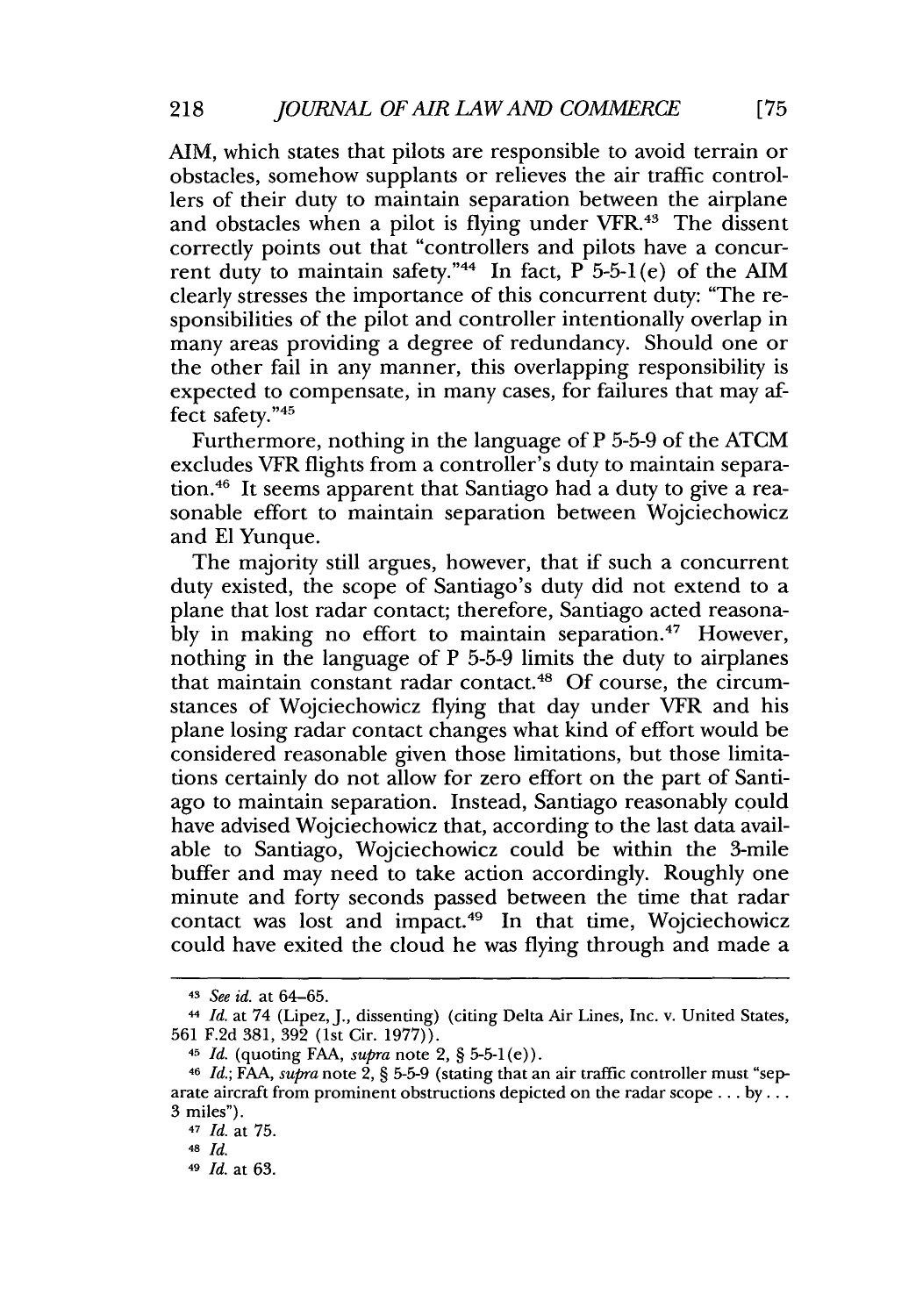corrective maneuver in time to prevent the crash, even if Santiago had waited the 30-40 seconds it would have taken for the plane to enter the 3-mile buffer based on its last known direction and speed.<sup>50</sup> Additionally, the notion that Santiago's breach could not have been the proximate cause of the accident because Wojciechowicz's negligent conduct was unforeseeable seemingly contradicts the FAA's intentional establishment of concurrent, redundant responsibility.5' The redundancy of responsibilities built in **by** the **FAA** "effectively incorporates an assumption that pilot negligence is foreseeable."<sup>52</sup> Santiago not only had a duty, but also breached that duty **by** failing to make a reasonable effort to maintain separation, which would have provided a foreseeably negligent Wojciechowicz with ample time to make a corrective maneuver. Therefore, the First Circuit majority should have reversed and remanded the case to the district court to apportion liability between Wojciechowicz and the government.

Without question, the lion's share of responsibility for this accident falls squarely on Mr. Wojciechowicz. But **by** failing to acknowledge that Santiago failed in his duties as an air traffic controller, the First Circuit undermines the FAA's clearly stated intention to build in redundancy as a part of the aviation safety regulations. The courts can play an important role in cementing the FAA's goal of redundancy **by** applying the theory of concurrent responsibility. As one commentator noted: "To prevent [aviation] accidents, it is imperative that all of those who can influence safety fulfill their duties. . . **.** Any party with access to information that could prevent an accident must be held responsible to air travelers.<sup>"53</sup> Holding that an air traffic controller has no duty to act in this situation or that a controller may assume a pilot is not acting negligently seems to contradict the paramount goal of safety and accident prevention-especially considering that the effort required to act is relatively minimal

**<sup>50</sup>**According to expert testimony, Wojciechowicz would have only needed **17-18** seconds to perform a corrective maneuver. *Id.* at **76** (Lipez,J., dissenting). Given the planes position, direction, and speed-4.7 miles from the peak of **El** Yunque, heading towards the mountain at a speed of about **3** miles per minuteit would have taken about 30-40 seconds for the plane to make up the **1.7** mile distance between its last known position and the 3-mile buffer. *See supra* text accompanying note **11.**

**<sup>51</sup>** *Wojciechowicz,* **582 F.3d** at **75** (Lipez, **J.,** dissenting).

**<sup>52</sup>***Id.*

**<sup>53</sup>** Kathleen McChesney Goodman **&** Scott Davis, *Free Flight and the Pilot-in-Command Concept-A Recipe for Disaster?, 62* **J. AIR** L. **&** CoM. **653, 672-73 (1997).**